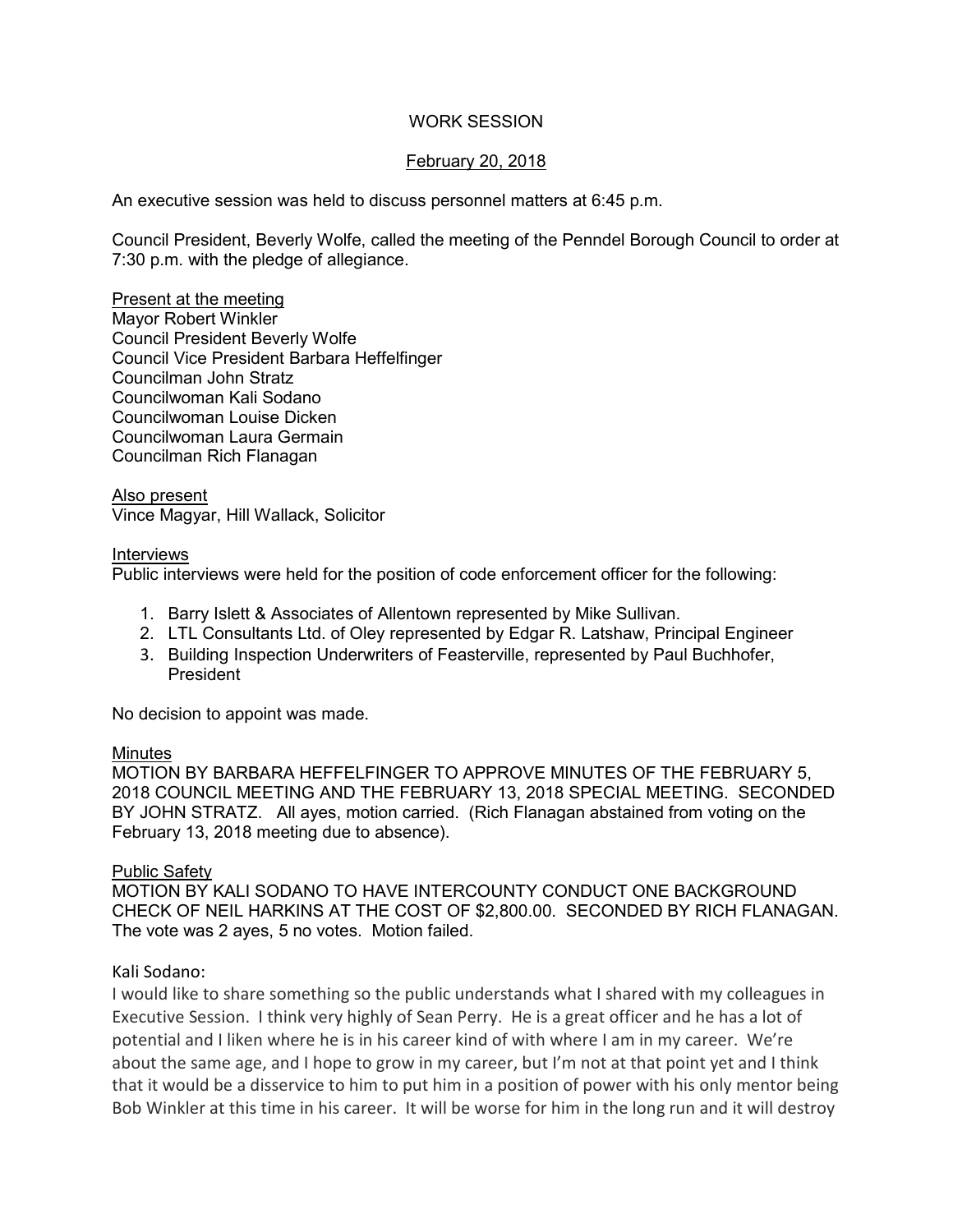all his potential. It's also a disservice to the Boro because we have two very qualified candidates that we narrowed down to. They have years of extensive experience and we're just tossing that away, and we will probably end up paying the same amount of money.

MOTION TO BARBARA HEFFELFINGER TO HIRE SEAN PERRY CONTINGENT ON CONTRACT NEGOTIATIONS. SECONDED BY LOUISE DICKEN. The roll call vote was as follows: Rich Flanagan no, Louise Dicken yes, Laura Germain abstain (not knowledgeable), Barbara Heffelfinger yes, Kali Sodano no, John Stratz yes, Beverly Wolfe yes. 4 ayes, 2 no (Kali Sodano, Rich Flanagan), 1 abstention (Laura Germain). Motion carried.

### Recreation Board

MOTION BY LAURA GERMAIN TO APPROVE THE REMOVAL OF PARAGRAPH ON PAGE 1 OF THE USE, OPERATION, AND MAINTENANCE AGREEMENT FOR THE PENNDEL WILDCATS REGARDING DATES FOR THE PENNDEL-HULMEVILLE PARADE COMMITTEE AS APPROVED BY THE RECREATION BOARD. SECONDED BY LOUISE DICKEN. All ayes, carried.

## Community Development

The motion to approve the Amendment to Funding Agreement for the Street Improvements Project, CDBG Project #15-13, extending the Agreement to July 31, 2018 was removed from the agenda.

MOTION BY LOUISE DICKEN TO APPROVE THE 2018 COMMUNITY DEVELOPMENT BLOCK GRANT APPLICATION BY ADOPTION OF RESOLUTION #2018-2 NOT TO EXCEED \$400,000.00 FOR REPAIR, REPLACEMENT AND ADDITION TO THE LIGHTS AND POLES AT THE MEMORIAL FIELD. SECONDED BY LAURA GERMAIN. All ayes, carried.

MOTION BY BARBARA HEFFELFINGER TO AUTHORIZE ENGINEERING EXPENSES BY BOROUGH ENGINEER NOT TO EXCEED \$1,600.00 ON THE 2018 COMMUNITY DEVELOPMENT BLOCK GRANT. SECONDED BY LOUISE DICKEN. The vote was 6 ayes, 1 no (Kali Sodano). Motion carried.

MOTION BY JOHN STRATZ TO ADOPT RESOLUTION #2018-1, APPLICATION FOR THE PA SMALL WATER AND SEWER GRANT TO REPAIR THE SEWER MAIN GOING INTO THE NESHAMINY INTERCEPTOR. SECONDED BY BARBARA HEFFELFINGER. The vote was 6 ayes, 1 abstention (Laura Germain). Motion carried.

MOTION BY JOHN STRATZ TO AUTHORIZE BOROUGH SOLICITOR AND ENGINEER TO TAKE ALL APPROPRIATE AND NECESSARY MEASURES, INCLUDING, BUT NOT LIMITED TO, FILING A GRANT APPPLICATION TO PA DEP, SECURITY EASEMENTS, AND TAKING ANY AND ALL OTHER MEASURES NECESSARY TO ESTABLISH AND MAINTAIN PUBLIC SAFETY AT THE AFFECTED SITE IN FURTHERANCE OF THE PURPOSES OF AND IN ACCORDANCE WITH RESOLUTION #2018-1. SECONDED BY BARBARA HEFFELFINGER. The vote was 5 ayes, 2 nos (Kali Sodano and Rich Flanagan). Motion carried.

#### Building & Maintenance

We received three proposals for the installation of backflow devices at Borough Hall and the Police Department: